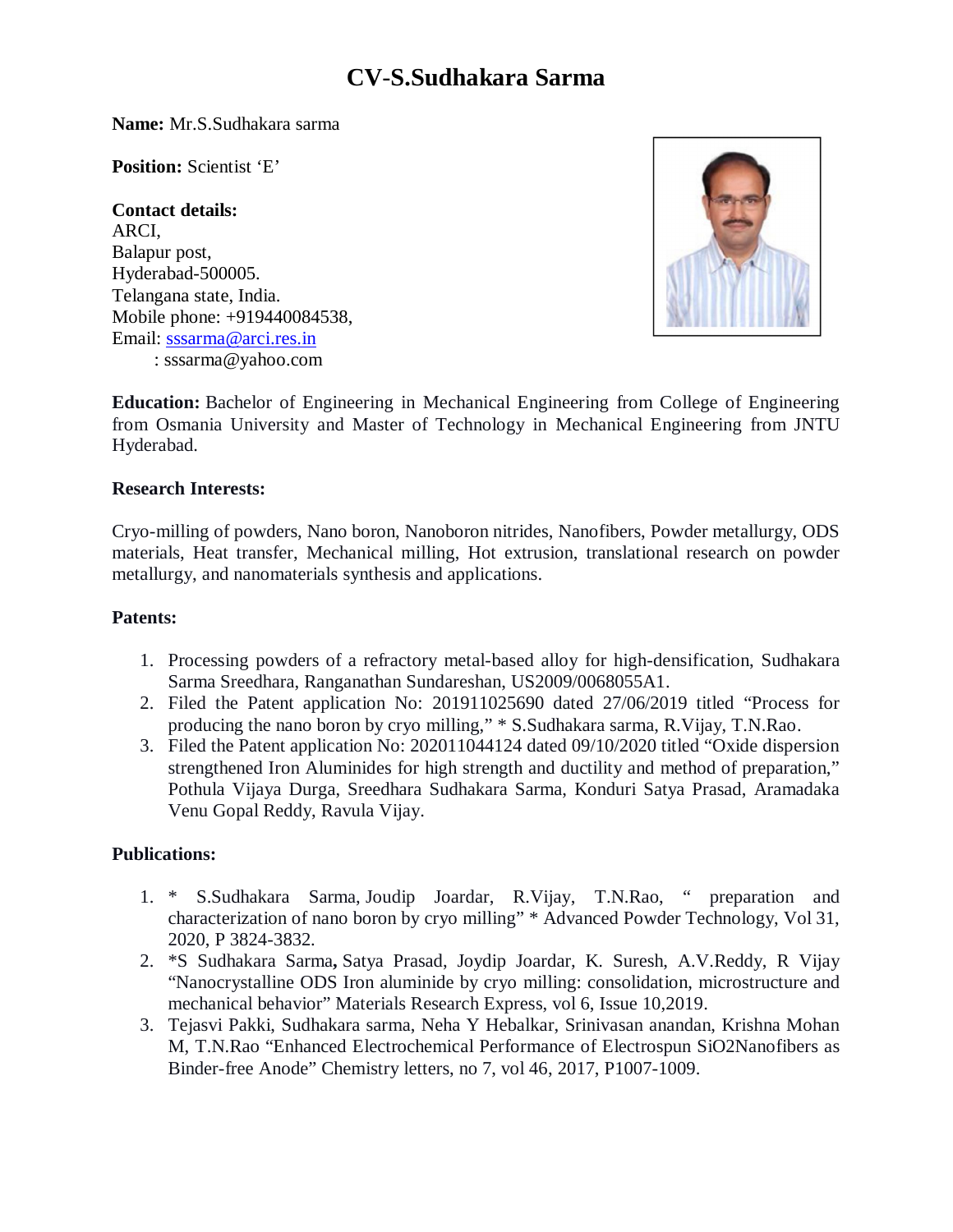- 4. \*S.Sudhakara sarma,"Fabrication of Compound Nanofibers for Antibacterial application in filtration" International Journal of Emerging Technology and Advanced Engineering, Volume 4, Issue 5, May 2014, P832.
- 5. S.B. Chandrasekhar, S.SudhakaraSarma, M.Ramakrishna, P.Suresh Babu, Tata N.Rao, B.P.Kashyap, "Microstructure and properties of hot extruded Cu–1 wt% Al2O3 nanocomposites synthesized by various techniques" Materials Science&Engineering-A 591,2014, P46–53.
- 6. R Vijay, M Nagini, S.Sudhakara Sarma, M Ramakrishna, A.V. Reddy, and G Sundararajan "Structure and properties of nanoscale oxide dispersed iron" Metallurgical and Materials Transactions-A, Vol 45, February 2014, P777.
- 7. \*Sudhakara sarma sreedhara, Narasinga Rao Tata, A Novel Method for measurement of porosity in nanofiber mat using the pycnometer, Journal of Engineered Fibers and Fabrics, vol 8, issue 4, 2013, P132-137.

**Expertise:** Mr. Sudhakara sarma developed few technologies starting from proof of concept at the laboratory scale and demonstration of the technology. He associated with developing technology and the transfer of technology to the Indian industry. Some of his contributions to the interdisciplinary area include the following.

1. **Development of air-stable and hydrocarbon fuel dispersible amorphous nano boron powder for solid rocket motor and air-breathing missile applications:** Mr. Sudhakara sarma is the principal investigator to develop nano boron powder through cryo-milling and thus demonstrating its ability to make air-stable and dispersion stable in JP10 fuel for propulsion applications. He developed and supplied nano boron powder to GTRE, Bangalore.

2. **Development of Chromium-based interconnect material for SOFC:** Mr.Sudhakara sarma played a crucial role in developing the chromium-based interconnect plates through compaction and sintering of the powder-by-powder metallurgy route. He has a US patent in this area. He developed the powder for Interconnect materials and suppled to M/S bloom energy.

3. **Nanofiber coated air filtration medium for automobile industry:** Mr. Sudhakara sarma played an important role in developing the polyamide -6 nanofiber coatings through electrospinning method on Fleet guard filter medium for high-performance filter applications.

4. **9 Chrome ODS steels:** Mr. Sudhakara sarma had contributed to develop ODS steels.

5. **Indigenizing heat pipe based heat sink technology for cooling electronic devices in India:** Mr. Sudhakara sarma played a crucial role in developing/indigenizing heat pipe technology and transferring the technology to the Indian industry. He developed many heat pipe-based devices for heat transfer applications.

6. **Setting up the R& D facilities:** Mr. Sudhakara sarma set up the cryo-milling facility and electrospinning lab at the centre for nanomaterials at ARCI.

7. **Design and fabrication:** Mr. Sudhakara sarma designed and fabricated the hot extrusion facility for developing various steels and composite materials with a maximum operating load of 1150 MPa. He also has a significant contribution to the design and fabrication of the high-energy attrition mill.

8. **Designed and developed products** which include, heat pipe-based solar cooking device, solar grain dyer, heat extraction device for power control cabinet, heat pipe-based bunker heaters, Chromium based interconnect plates for solid oxide fuel cells, nanofiber coated filtration medium for high-performance air filters.